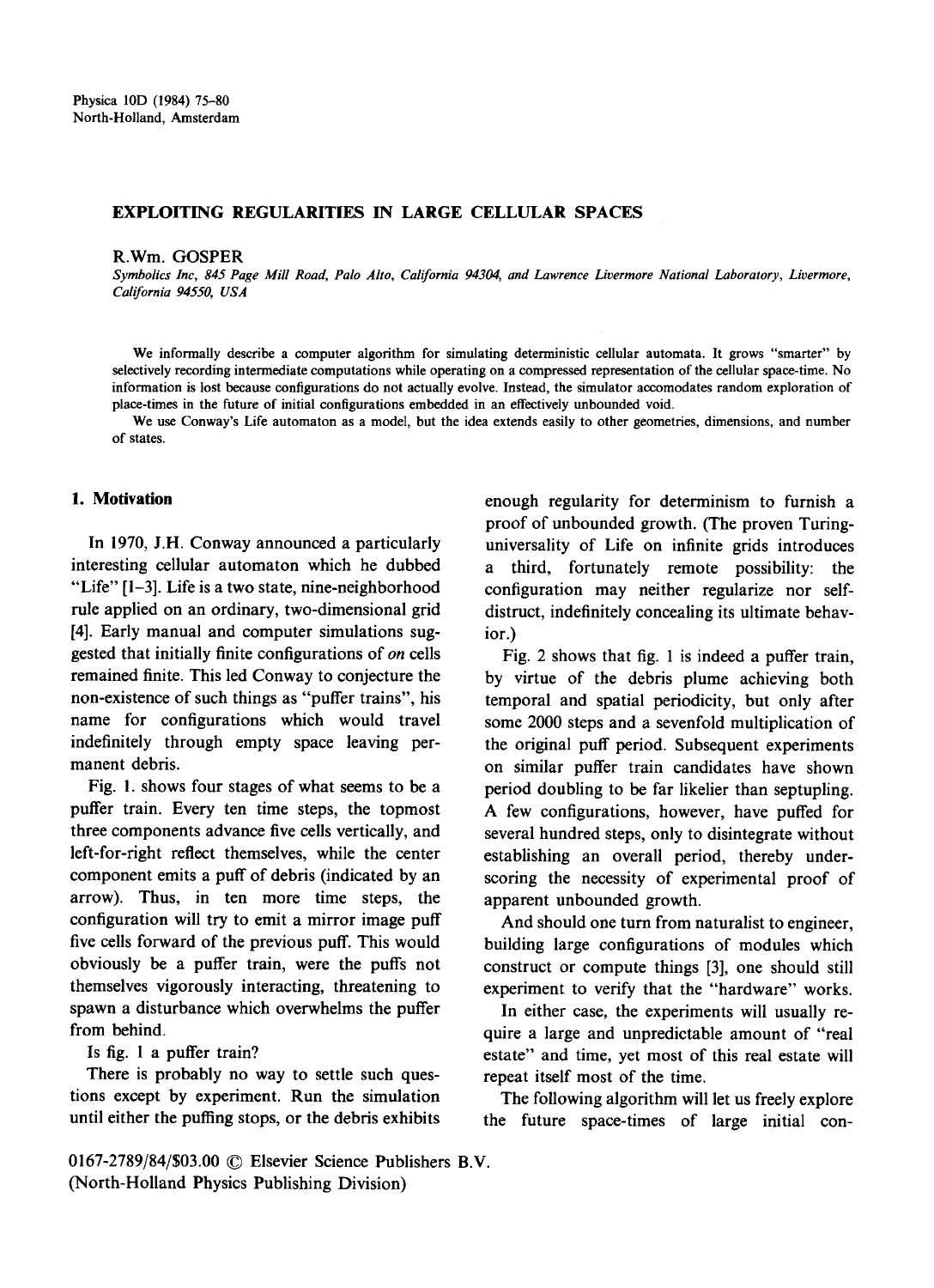

Fig. 1, Four stages in the evolution of a probable puffer train.

figurations, provided that they are sufficiently repetitious, both structurally and behaviorally. It (and enough computational hardware to support it) could have spared Conway one of his few unlucky conjectures.

### 2. The **algorithm**

There are two key components-a hash mechanism and macro-cells. The hash mechanism prevents the recomputation of indistinguishable scenarios. Macro-cells mechanize the informationcompression of the spacetime behavior of configurations. A macro-cell represents a 2" by 2" block of automaton cells, where  $n$  is any nonnegative integer. Each macro-cell seeks to determine its RESULT, namely the concentric  $2^{n-1}$  by  $2^{n-1}$  macro-cell which the parent macro-cell exclusively determines after  $2^{n-2}$  time steps. But instead of occupying  $2^{2n}$  units of storage, a macro-cell of size  $2^{n}$   $(n > 0)$  requires just five units. These hold (pointers to) the four macro-cells of size  $2^{n-1}$  which comprise the four quadrants, and, if we are lucky (and  $n > 1$ ), the RESULT, also of quadrant size.

The entire structure and evolution of an initial configuration will be encoded in the interlinkings of macro-cells, which are computed as we probe its future. This will usually require fewer macro-cells than you might think, due to two restrictions on when a macro-cell can be created. First, a macrocell is never created if one having the same quad-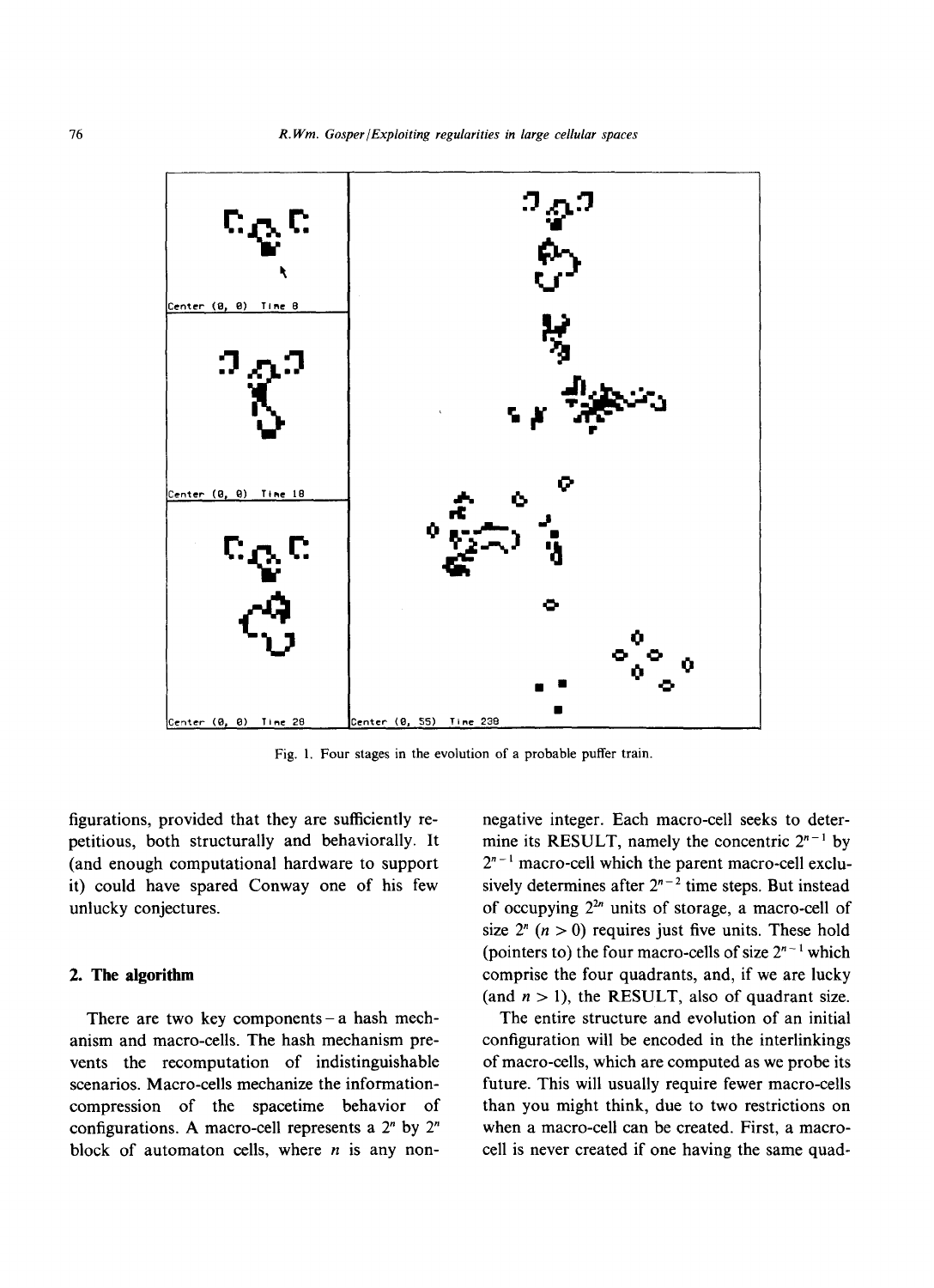

Fig. 2. Above the still-smoldering initial explosion (bottom). there finally appears a segment of temporally and spatially periodic exhaust, proving that above this segment operates a true puffer train [5].

rants already exists. This applies recursively to the quadrants. At the bottom of the recursion are the  $2<sup>0</sup>$  by  $2<sup>0</sup>$  (i.e. 1 by 1) cells, of which there are at most two, since Life is a two state automaton. Likewise, at most  $2^{2/2} = 16$  two by two cells can be created, etc. When the algorithm tries to group four quadrants to form a pre-existing macro-cell, the hash mechanism notices the coincidence and returns the old cell instead of a new one. Most importantly, this old cell may already know its RESULT, while the new one cannot. (Ironically, the "old" cell may well have been created later in simulated time than the "new" one.)

The second restriction on macro-cell creation is implicit in the algorithm: a macro-cell of size 2<sup>n</sup>,  $(n \ge 2)$  can only be created when its x, y, and time coordinates (relative to all its parent macro-cells) are multiples of  $2^{n-2}$ . Thus, proliferations of cells is limited by indistinguishability when they are small, and by infrequency of creation when they are large.

As an example, an empty universe of diameter  $2^{32}$  is represented by a macro-cell whose four quadrants are all the same, a macro-cell of diameter  $2^{31}$ , etc. Thus, the whole thing requires only 33 macro-cells. Since the representations of the "big" ones are no larger than the "small" ones, one can be casual about creating new universes, as long as one reuses a lot of lower-level components. Thus if one wishes to "edit" an existing  $2^{32}$  by  $2^{32}$ universe by altering a single 1 by 1 cell, one must create a whole new universe. But this can entail no more than 33 new cells (at most one of each size), no matter how extensive the original configuration.

Similarly, simulation rates can increase exponentially in regions of repetitive behavior, because of the reuse of many RESULTs in the construction of larger RESULTs (which represent larger time-steps).

The smallest macro-cell which can have a RE-SULT is 4 by 4. These and all larger cells produce RESULTS in response to messages, which usually issue from larger macro-cells in pursuit of their own RESULTs. In order to minimize storage requirements of individual cells, message handling code is associated with size classes of macro-cells,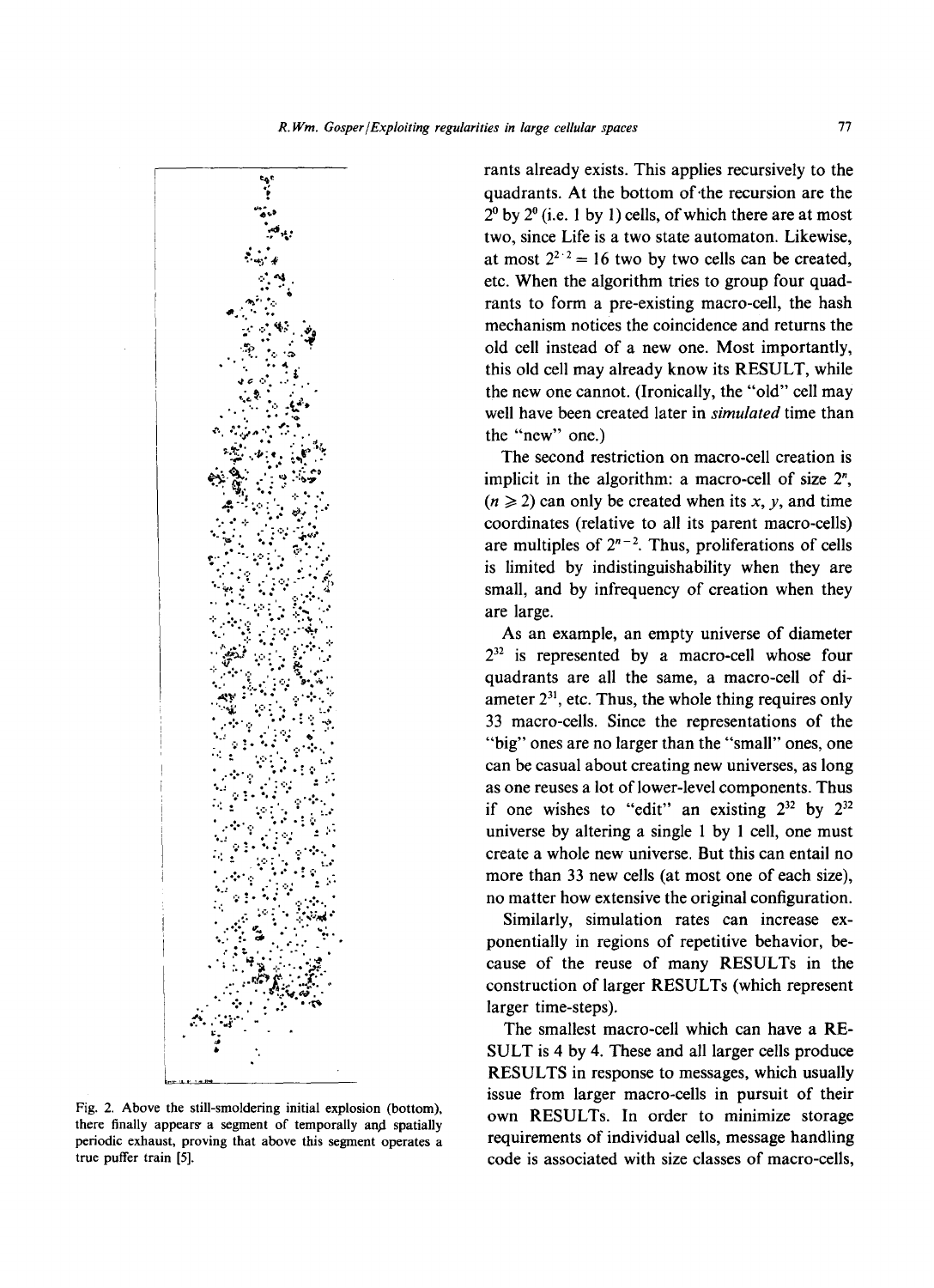rather than with the cells themselves. If the queried macro-cell already knows its RESULT (from having computed it previously), it just returns it. If a 4 by 4 cell doesn't know its RESULT, it computes it by brute force, i.e. by applying the Life rule [4] to the nine-neighborhoods of each of its four central cells (bits). Larger cells determine their RESULTs by a somewhat inelegant-looking recursion which involves combining a total of thirteen separate RESULTs of quadrants, and other quadrant-sized macro-cells formed by grouping RESULTS and regrouping quarants of quadrants.

Here is a mental picture of the recursion. A macro-cell at time 0 is the top stratum of a patch of earth. Successively deeper strata hold future time-slices. We are trying to excavate down to the RESULT stratum, which is the fiat bottom of a hole with sides of slope 1, a frustum of the foreseeable future cone with the initial macro-cell as its base. (Actually, the future cone is the exterior of the light cone of the exterior of the initial macro-cell.) We daren't excavate any steeper, lest we unearth the uncertainty that seeps sideways from the edges at slope 1. The depth of the hole is  $\frac{1}{4}$  of its width, and half the width of the bottom. To scoop out such a hole, we recursively scoop out holes of the next smaller size, i.e. one half the desired diameter and depth. By taking the RE-SULTs of the four quadrants, we reach half of the desired depth, but there remain dikes covering 5/9 of this halfway bottom (see fig. 3). To excavate these dikes, five artificial, shifted "quadrants" must be constructed from quadrants' quadrants, and then RESULTed. This will involve the reexcavation of some thin air, but at little cost, since the reexcavated cells will remember their RE-SULTs. (If they didn't, the recursion would actually recompute the same results a number of times proportional to the diameter of the outermost macro-cell!) We are now on the halfway bottom, composed of nine subresults, which are then grouped in fours to form four overlapping squares. The grouping of the RESULTs of these four squares is the grand RESULT.

Thirteen scoopings is not too inefficient, given

that each scoop is only 1/8 the volume of the desired excavation.

Note that the algorithm is indifferent to the  $x$ ,  $y$ , and time coordinates and even the sizes of the macro-cells. Their spatial coordinates are implicit in the quadrant structure of their owners, and their time coordinates are implicit in the RESULT structure. Nothing is even checking whether a RESULT is to be computed by counting (4 by 4), or by recursion  $($  > 4 by 4), since the knowledge of how to RESULT is in the cell classes themselves. The 16 by 16s send the same RESULT message to their 8 by 8s as the 8 by 8s send to their 4 by 4s, without any knowledge of their own size or the size of their quadrants. There are 4 by 4s in the quadrants of the 8 by 8s by construction, and a properly constructed universe will stay that way.

"Digital physicists" i.e. seekers of cellular models of the real Universe, may be interested in this algorithm's decoupling of simulated time from simulator time, thus freeing their models from the irritating requirement of "pan-synchronicity", and giving time a rather more topological interpretation. But this very virtue becomes a drawback when the simulator desires to view the progress of the simulation as if it were evolving flatly and parallel to simulator time. One approach is to artificially maintain  $x$  and  $y$  coordinates throughout the recursion, and display RESULTs in their proper position whenever they are obtained. This is especially tempting, in that it might have the additional virtue of skipping over scenarios that have been played before. Alas, the result, at least if viewed fiat, is incomprehensible. Time not only runs at different speeds in different places, it even appears to run backwards in fixed places. This comes from the reexcavation of "thin air" described earlier, wherein overlapping events are explored several times. A possible fix might be to "ratchet" time by maintaining, for each I by I cell position, the largest time value reached. But this would prevent the simulation of those very large but repetitive configurations for which this algorithm is well suited. What's worse, the ratcheting leaves an unflat time surface which still results in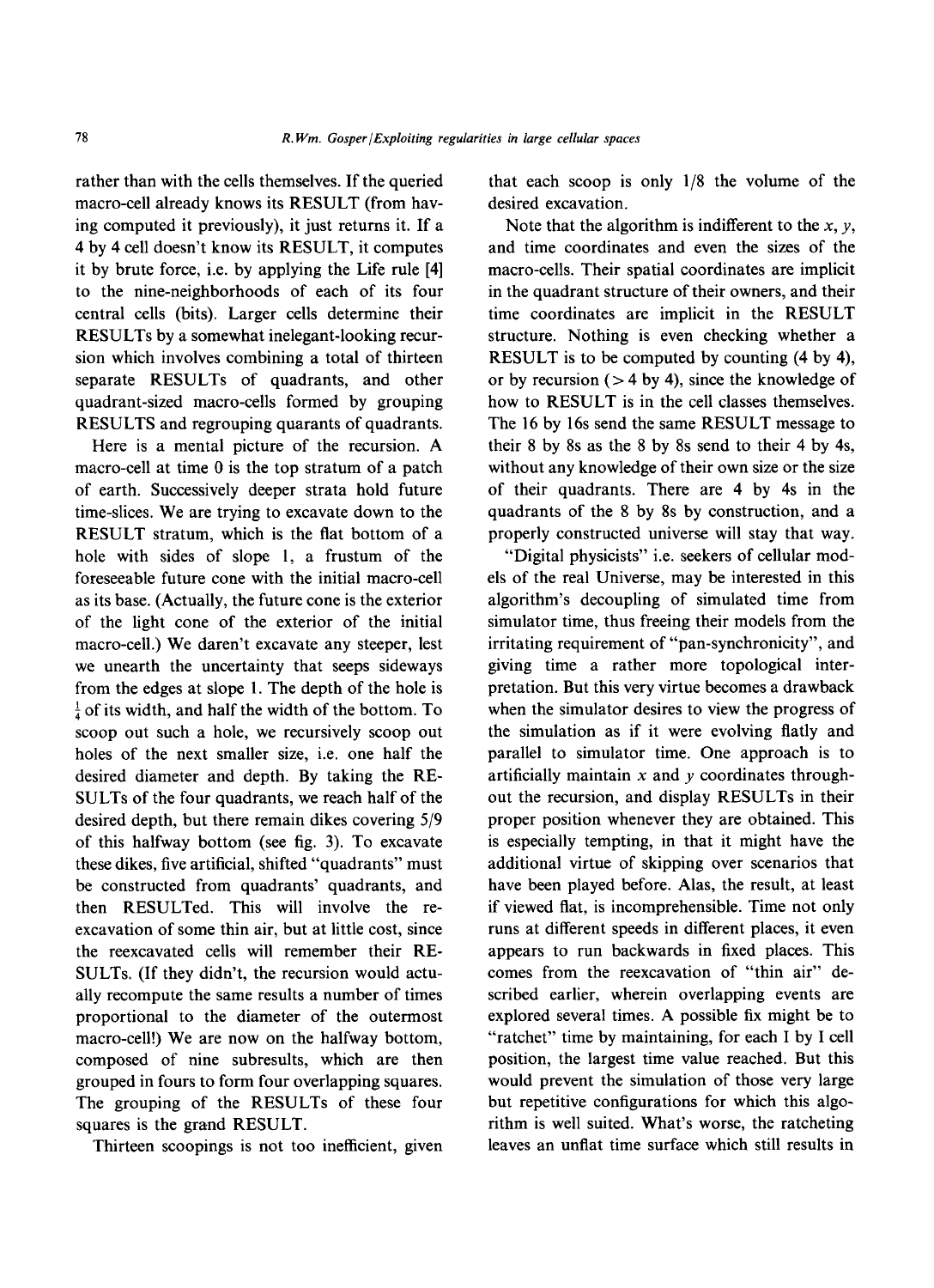

Fig. 3. The recursion step: digging a hole in spacetime with half-size scoops. Greater depths represent greater time. The thin, circumferential flange indicating time stratum 0 extends into neighboring macro-cells.

confusing displays. For example, a traveling oscillator may simply disappear for an extended time, only to reappear simultaneously in several places, due to multiple intersections of the oscillator's straight track with the terraced walls of the partial excavation.

The resolution of this drawback is to let the observation drive the computing, instead of vice versa. In general, one wishes to have one or more "windows" into the spacetime, that is, (probably) rectangular slabs of I by 1 cells, one time unit thick. To SHOW the intersection of such a slab with the spacetime, teach the macro-cell classes to check whether their future cone intersects the slab, and if so, propagate the SHOW message, along with appropriate  $x$ ,  $y$ , and time offsets, to the quadrants and RESULTs, which are computed as necessary. Then teach the 1 by 1s to signal the querying window if they get a SHOW message with time and space coordinates all 0. Although significantly more complicated than the RESULT algorithm, this SHOW algorithm is more efficient than it may sound. If no RESULTs need to be computed, SHOW is only logarithmic in the time coordinate.